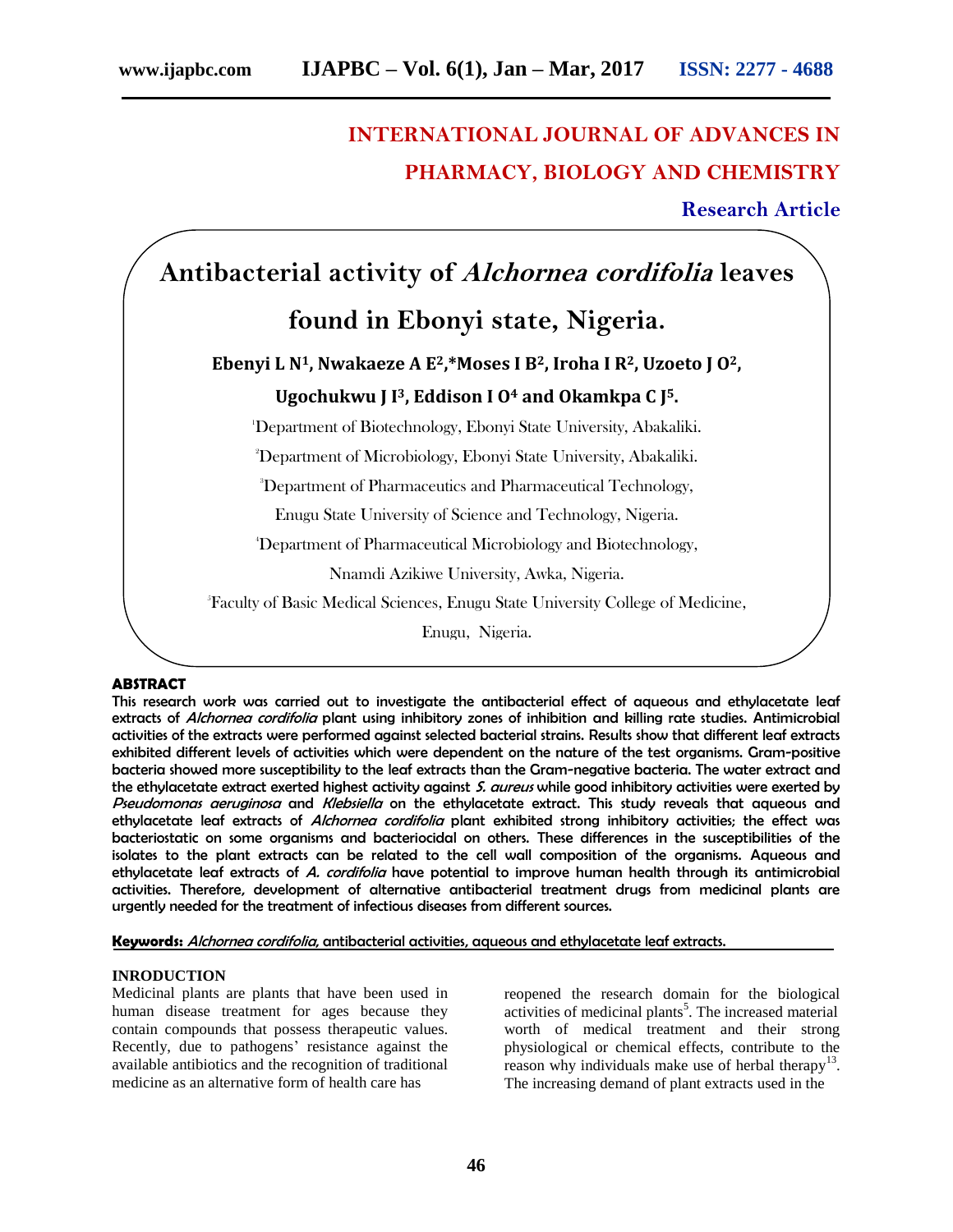cosmetic, food and pharmaceutical industries suggests that systematic studies of medicinal plants are very important in order to find active compounds and their use as a medicine for curing various

diseases. In developing countries, it has been observed that the use of herbal remedy is a common practice to maintain good health<sup>13</sup>. In addition, the use of traditional medicine in developed societies have been recognized as the basics for the chemical analysis and development of different forms of drugs; and even those used for chemotherapy from medicinal plants that are traditionally used as herbal remedies $^{10}$ .

*Alchornea cordifolia* belongs to the family of Euphorbiaceae. The common names are Christmas bush and Dovewood. In Nigeria, it is called "ububo" in Igbo; "ipaesinyin" in Yoruba and "banbani" in Hausa. The plant is a strangling shrub or small evergreen plant that can grow up to 32 feet tall in swampy locations. It is propagated through seed or stem cuttings and grows well in very moist soil. The leaves and stems are used traditionally as a therapeutic agent in many countries in Africa as remedies for venereal diseases, treatment of acute and chronic inflammatory disorders, cancer, ulcers, canker sores, to prevent miscarriage and cure various reproductive diseases<sup>6</sup>. The stem bark is tinctured with local gin for its aphrodisiac effect. It is also used as a local remedy for cold, in treatment of rheumatism, arthritis and muscle pains<sup>5</sup>. It is used as an antidote for poison, as a sedative and antispasmodic. The parts mostly used for medicine are the leaves and stem bark but the leaf is more potent.

Diseases caused by microorganisms are on the increase worldwide. A chemical substance derived from a mold or bacterium that can kill microorganisms and cure bacterial infections (antibiotic drug) are used for the treatment of bacterial infections. In recent years, many antibiotic drugs have lost the ability to generate strong chemical or physiological effects because of the development of bacterial strains that are resistant, mostly through the expressions of resistance genes<sup>9</sup>. In addition, antibiotic drugs are often linked with undesirable effects such as hypersensitivity, immune–suppression and allergic reactions<sup>7</sup>. Therefore, development of alternative anti-bacteria treatment drugs from medicinal plants are urgently needed for the treatment of infectious diseases from different sources. *Alchornea cordifolia* has been locally used for treatment of many ailments without detailed scientific bases. This study was therefore designed to investigate the antibacterial activities of

*Alchornea cordifolia* leaves through MIC and killing rate studies.

#### **MATERIALS AND METHODS Bacteriology Media**

The following media were used in this study; MacConkey agar, Mueller-Hinton agar (MHA), Nutrient agar and Tryptone soy broth.

## **Test Organisms Used**

Characterized bacterial isolates (*Escherchia coli, Staphylococcus aureus, Pseudomonas aeruginosa, Streptococcus pneumonia and Klebsiella pneumoniae*) were collected from Medical Microbiology Laboratory, Ebonyi State University, Abakaliki, Ebonyi State. The isolates were preserved in slants for further use.

### **Plant Materials**

The leaves of *Alchornea Cordifolia* were used for this study.

### **Collection of Plant Materials**

*Alchornea cordifolia* leaves were collected from Ndiagu-Ogba in Ohaukwu Local Government Area of Ebonyi State. The leaves were identified and authenticated by a plant Taxonomist at Enugu state University of Science and Technology, Enugu (ESUT).

### **Extraction of Leaves of** *Alchornea cordifolia*

Fresh leaves of *Alchornea cordifolia* were washed and dried under ambient temperature before they were ground into fine powder using manual grinder and stored in an air tight container.

#### **Preparation of deionized water Extract**

The homogenized sample (250 g) was soaked in 500 ml of deionised water for 48 hours. The solution was filtered using a muslin cloth. The aqueous filtrate was evaporated to dryness using a rotary evaporator.

#### **Preparation of Ethylacetate Extract**

The homogenized sample (250 g) was soaked in 500 ml of ethylacetate for 48 hours. The solution was filtered using a muslin cloth. The ethylacetate filtrate was evaporated to dryness using a rotary evaporator and stored in air-tight container.

#### **Antimicrobial Screening**

## **Inoculation of Mueller-Hinton (MH) agar plate**

A sterile swab stick was dipped into standardized broth, rotated against the sides of the tube (above fluid level) to remove excess fluid. The surface of a MH agar plates were then inoculated by streaking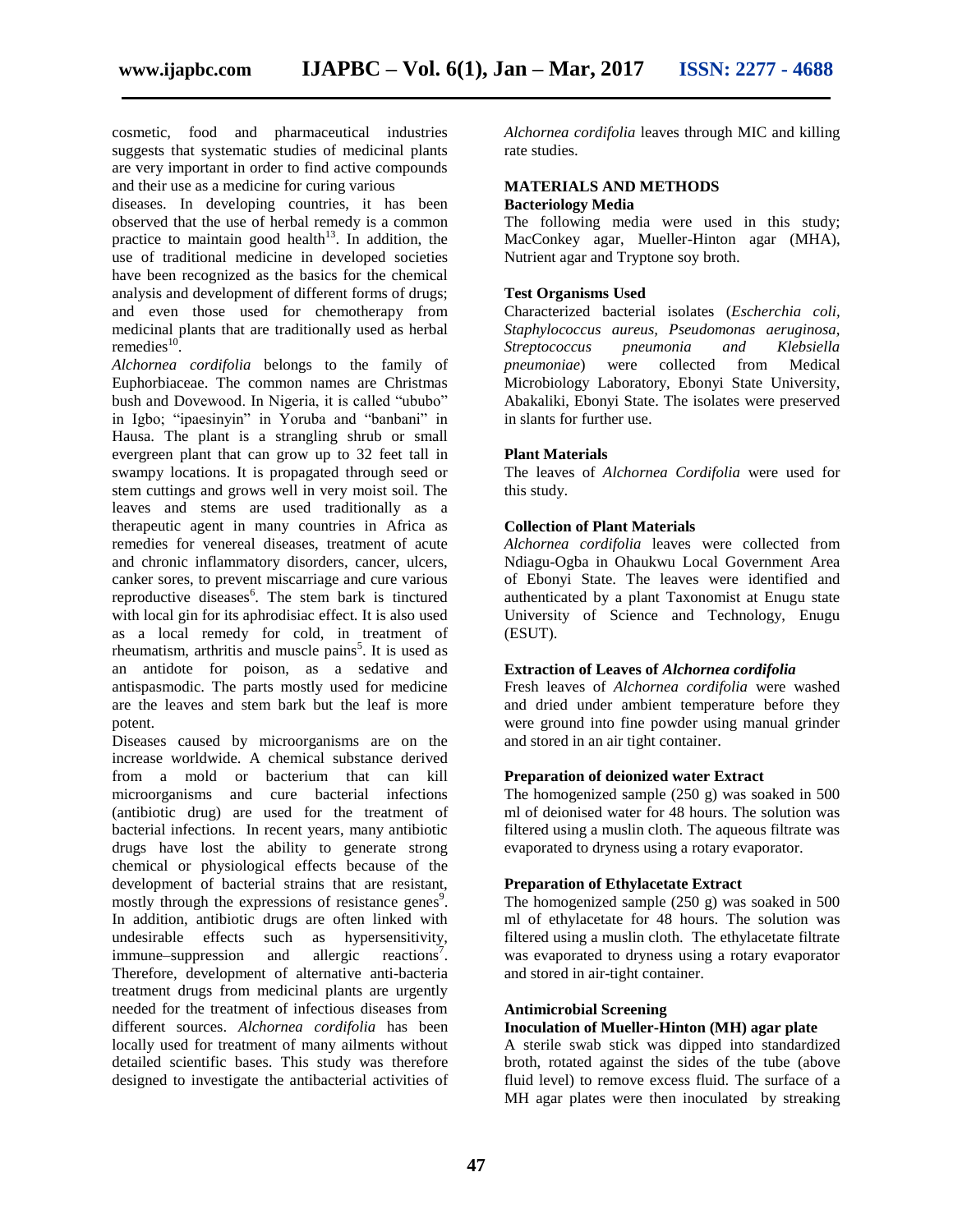the swab three times over the entire surface; rotating the plate appropriately 60˚ each time to ensure an even distribution of the inoculums<sup>12</sup>. The inoculated plates were then allowed to sit for 3-5 minutes before

## **Antimicrobial Susceptibility Testing**

perforating.

Agar well diffusion method was used as described by Adeniyi *et al.*, 1996 to determine the antibacterial activity of the extracts. A sterile cork borer was used to bore equidistant cups into Mueller-Hinton agar plate. Dilution with 5 % DMSO gave the concentration of the extract. About 0.1ml of the extract was added to fill the bored holes, after which the plate were incubated a 37 ˚C for 18 hours.

# **Minimum Inhibitory Concentration (MIC)**

The MIC is defined as the lowest concentration that completely incubated the growth of the microorganism for 24 hours. The MIC of the extract was done using the agar well diffusion technique. The different concentrations (100 µg/ml, 50 µg/ml, 25 µg/ml and 12.5 µg/ml) was prepared by pipetting 1 ml of DMSO into the extract, after which 1 ml of the extract was poured into1 ml of water to prepare a serial dilution. The plates were then incubated at 37  ${}^{0}C$  for 24 hours and the lowest concentration of the extracts showing clear zone incubation was considered as the MIC.

# **Measurement of Zones of Inhibition**

For all agents, the zone edge was read at the point of complete inhibition as judged by the naked eye with the plate held about 30 cm from the eye. The unsupplemented plates from were read from the back with reflected light while the plates were held above a dark background. The supplemented plates were read from the front with the lid removed and with reflected light. The diameters of zones of inhibition were measured to the nearest millimeter with a ruler and an automated zone reader $2$ .

# **Killing Rate Studies**

The test organisms were grown in 5 ml of nutrient broth inside an incubator at 37 °C for 24 hours in order to achieve inoculum standard. Thereafter, the inocula were then sub-cultured in 3 ml of fresh nutrient broth and incubated at 37 °C for 1 hour to activate the organism. Sample (0.1 ml) were collected from all the test tubes and inoculated on dried nutrient agar plate for the estimation of the viable bacteria count. Samples were taken from test tubes at different time intervals of 0 mins, 10 mins, 20 mins, 40 mins, 60 mins, 90 mins, 24 hours and were incubated at 37 °C. The viable bacterial colonies were counted and results obtained were compared with the controls. The viable count on the control tube that contains only the test organism (bacteria) without extract were estimated and served as a  $control<sup>2</sup>$ .

# **RESULTS AND DISCUSSION**

The antibacterial activity of properties of *A. cordifolia* has been extensively studied. The result of the effect of aqueous extract on bacteria killing rate showed that the extract is bacteriocidal to *Klebsiella, Staphylococcus, Pseudomonas* and *Streptococcus* but bacteriostatic to *E. coli* (Table 1, Table 2, and Figure 1). The effect of ethylacetate extract on bacteria killing rate showed that the extract is bacteriostatic to *E. coli* and *Klebsiella* but bacteriocidal to *Pseudomonas* and *Staphylococcus* (Table 1, Table 2, and Figure 2). The significant zone of inhibition caused by the extracts showed that they posses antimicrobial activity. As observed, all bacteria except *Klebsiella* exhibited high rates of inhibition at all concentrations. The antimicrobial activity might be as a result of phytochemicals present in the plant. All the extracts (aqueous and ethylacetate) were active against *E. coli* and other Gram-negative bacteria which causes travellers' diarrhoea, urinary tract infection and dysentery in men. Various extracts of medicinal plants have been reported to show antimicrobial activities $12$ . According to Uwumarongie *et al.* (2007), this can be attributed to the presence of phenols and flavonoid compounds which have been employed as a disinfectant and remain the bench mark for comparing other bactericides<sup>14</sup>. The MIC study comparing aqueous and ethylacetate leaf extracts of *Alchornea cordifolia* showed that the extracts had activity against *Staphylococcus*, *Streptococcus, Klebsiella*, *E. coli* and *Pseudomonas* while the killing rate studies showed that the extracts had both bactericidal and bacteriostatic effects. Our study is in line with the work of Donatien *et al*. (2010) who reported that aqueous, methanol, ethanol and acetone extracts of *A*. *cordifolia* leaves were active against the microorganisms used, with inhibition diameters varying from 13 mm to 26 mm<sup>8</sup>. In their study, aqueous extract exhibited the highest antibacterial activity. Donatien *et al*. (2010) also reported that Ethyl acetate leaf extract of *A*. *cordifolia* was active against *E*. *coli* (13 mm), *P*. *aeruginosa* (13 mm) and *S*. *aureus* (14 mm) only<sup>8</sup> . Our work is also in concord with the work of Adeleye *et al*. (2008) who reported that both aqueous and ethanolic extract of *A. cordifolia* showed activity against  $H$ . *pylori* and the other bacteria screened<sup>1</sup>. They observed that the aqueous extract of *A. cordifolia* was both bacteriostatic and bacteriocidal to *H. pylori* at concentrations of 150 and 300 mg/ml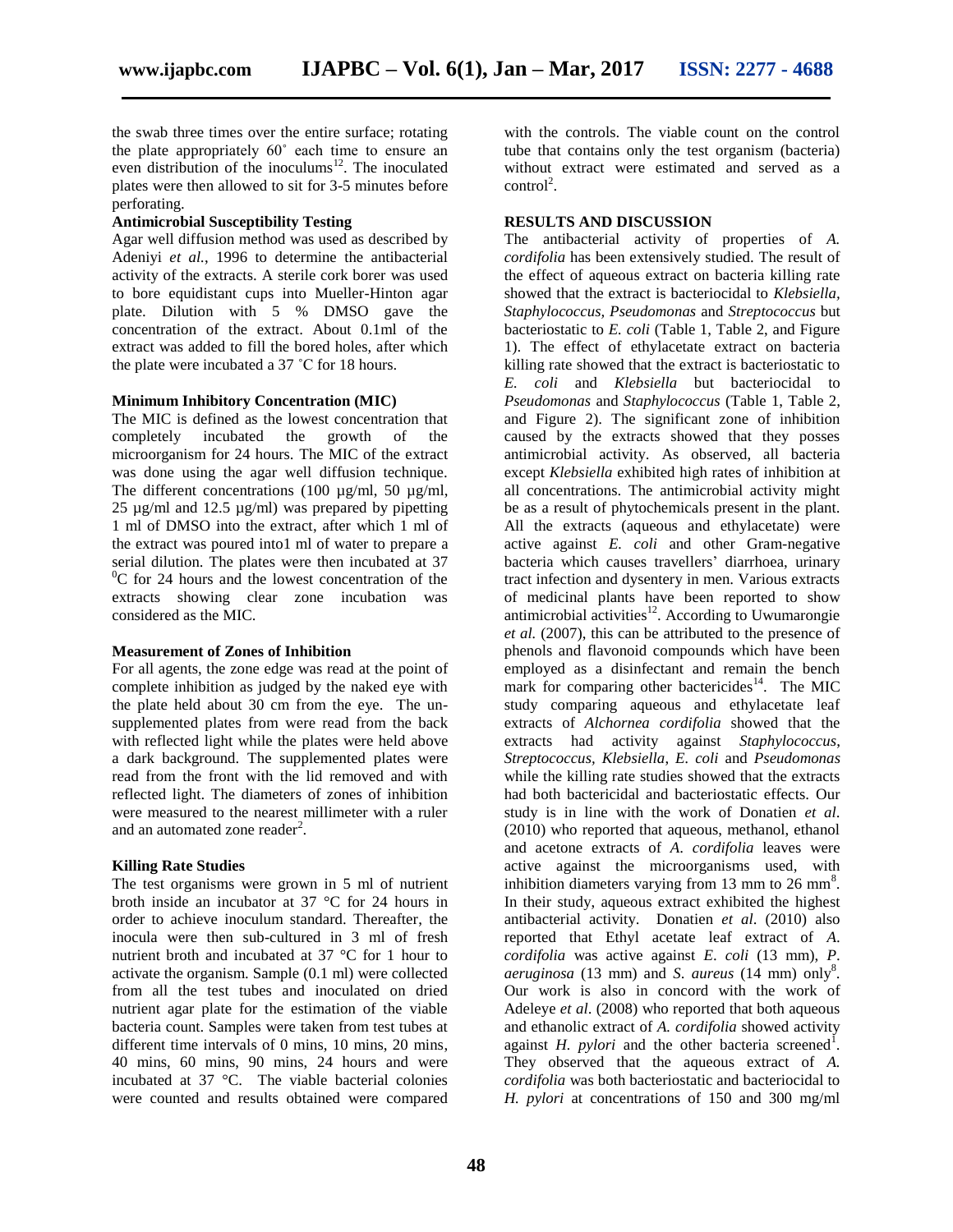respectively whereas other extracts showed similar effects at higher concentration<sup>1</sup>. Similar trend was also observed for all other bacteria screened. Earlier, Okeke *et al.* (1999) had shown that the leaf extract of *A. cordifolia* was very active against 74 bacterial strains studied *in vitro*<sup>11</sup>. Ajali (2000) also made similar observations<sup>4</sup>. This current finding is in line with the earlier reports and our study. Our study is in agreement with the work of Adesina *et al*. (2012) who reported that the ethyl acetate and aqueous fractions of methanol extract of *Alchornea cordifolia*  showed antimicrobial activity against Gram-positive bacteria, Gram-negative bacteria; although, the ethyl acetate fraction was more active against Grampositive bacteria<sup>3</sup>. The microorganisms used in this

study were found to be susceptible to at least one extract of *A*. *cordifolia* leaves, suggesting that the antimicrobial principle contained in the leaves of this plant may be of broad spectrum since it was able to inhibit both Gram-positive and Gram-negative bacteria. These observations corroborate those of Okeke *et al*. (1999) confirming the use of this plant in the treatment of bacterial infections. *Alchornea cordifolia* has been widely reported to possess a broad spectrum of antimicrobial activities $^{12}$ . Therefore, the development of alternative antimicrobial drugs from medicinal plants is of urgent necessity for the treatment of infectious diseases.

| <b>Microorganism</b> | <b>Aqueous extract Average</b><br>zone of inhibition (mm) | <b>Ethylacetate extract</b><br>Average zone of inhibition (mm) |
|----------------------|-----------------------------------------------------------|----------------------------------------------------------------|
| Staphylococcus       | 18                                                        | 17                                                             |
| <i>Streptococcus</i> | 19                                                        | 18                                                             |
| Klebsiella           |                                                           |                                                                |
| E. coli              | 19                                                        | 17                                                             |
| Pseudomonas          | 18                                                        | 18                                                             |

**Table 1 Zones of inhibition of bacterial isolates on the extracts**

**Table 2**

**Minimum inhibitory concentration (MIC) of the bacterial isolates on the extracts**

| Microorganism        | <b>Ethylacetate extract</b><br>MIC (mm) | Aqueous extract (mm) |
|----------------------|-----------------------------------------|----------------------|
| Staphylococcus       | 50                                      | 50                   |
| <b>Streptococcus</b> | 50                                      | 25                   |
| Klebsiella           | 50                                      | 50                   |
| E. coli              | 50                                      | 50                   |
| Pseudomonas          | 50                                      | 25                   |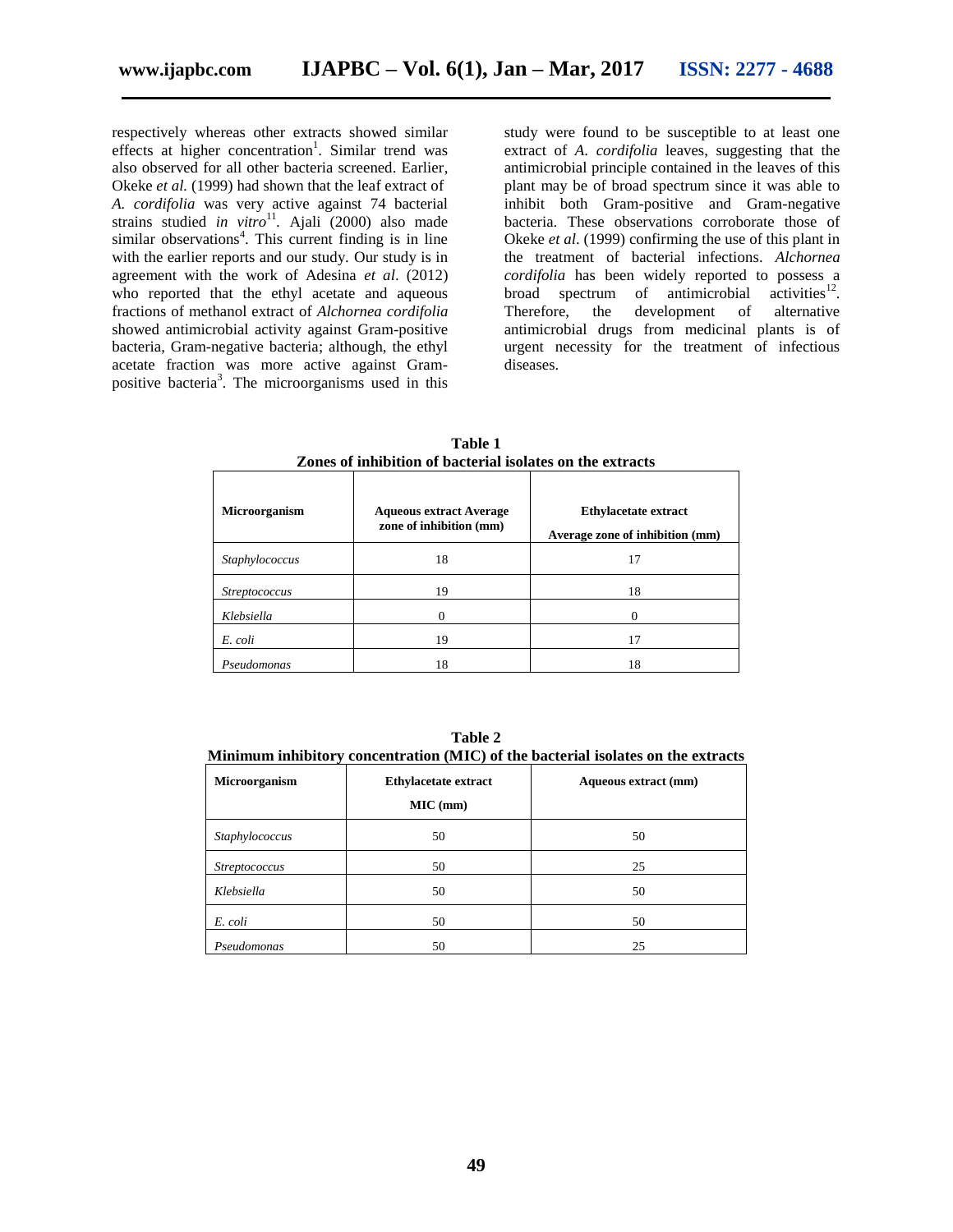

**Killing rate kinetics of aqueous extract of A.cordifolia on selected bacterial species**



**Killing rate kinetics of ethylacetate extract of A.cordifolia on selected bacterial species**